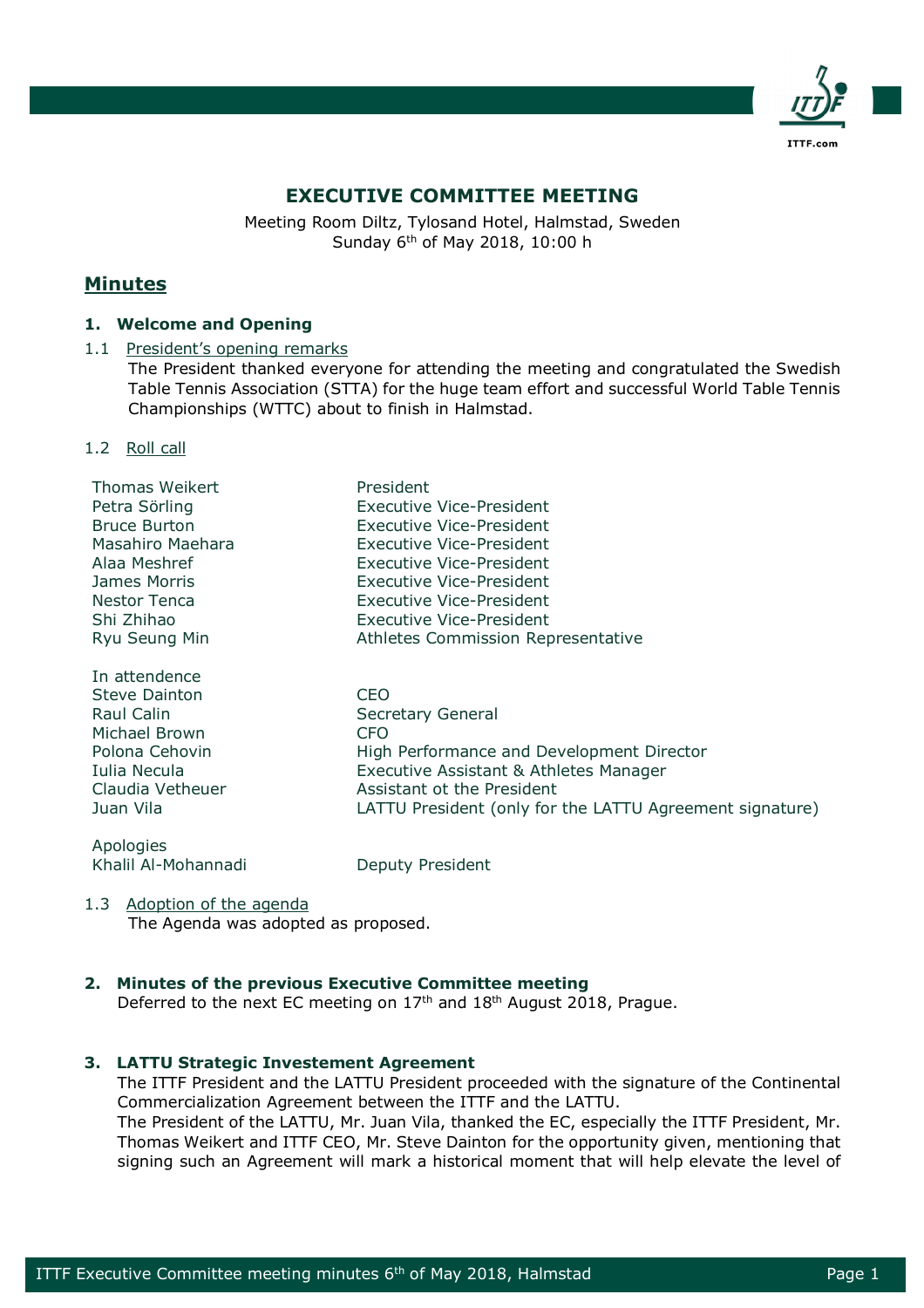

table tennis in Latin America. He also stated that it is very important to work with unity, which will be the key element to move forward.

# **4. WTTC 2018 Update**

## 4.1 Competition

Mrs. Petra Sörling reported to the EC on the WTTC. The general feeling was that the 2018 WTTC was being a very succesful event, with a great venue and playing conditions, with good hotels, and the only exception being some minor issues regarding the transportation which were solved along the way.

Mr. Bruce Burton informed the EC that he has noted a series of issues and difficulties behind the scenes regarding the planning as well as operations, which is important to follow up after the WTTC.

The CEO also praised the fantastic organization of the Local Organizers and the STTA, however the ITTF needed to improve its directives, documents and overall management to further profesionalize the ITTF's role.

#### 4.2 AGM, BoD and OPC meetings

ITTF President, was happy to announce that all propositions and resolutions presented during the AGM and BoD were overwhelmingly approved.

The Secretary General indicated that everything worked well during the meetings from a technical point of view; nice setting and technology, and thanked the LOC as well as the entire ITTF staff.

The CEO felt it was now time to inform the ITTF members regarding the initiatives of the *new ITTF*, by organizing continental forums to discuss and debate in a colaborative way the future of table tennis.

The Secretary General was pleased to confirm that the OPC had fully ratified the new Olympic Qualification System.

#### **01-EC-20180506**

The EC confirmed that the ITTF Management should go ahead with continental based forums over the next 12 months.

#### 4.3. Africa Meeting Update

Mr. Steve Dainton updated the EC in regard to the ATTF EGM outcome, concluded with the establishment of a new Constitution, which was the third and last requirement agreed in relation to the previous discussions held in Astana.

Dr. Alaa Meshref advised the EC that in order to move forward and proceed with the signing and implementation of a continental commercial agreement the ATTF will need to:

- Adopt a clear financial policy that would allow the ITTF CEO to check and follow that all transactions are done accordingly.
- Adopt a Professional Strategic Plan.

#### **5. Unified Korean Team**

ITTF President reported on the facts that led to the idea of the Unified Korean Team and thanked Mr. Steve Dainton and Mr. Ryu Seung Min for the efforts and hard work to make it possible.

He also stated that the discussions included all the teams that were directly affected by this decision, and everything moved forward only once they agreed with the idea. He was happy to see all the positive media comments.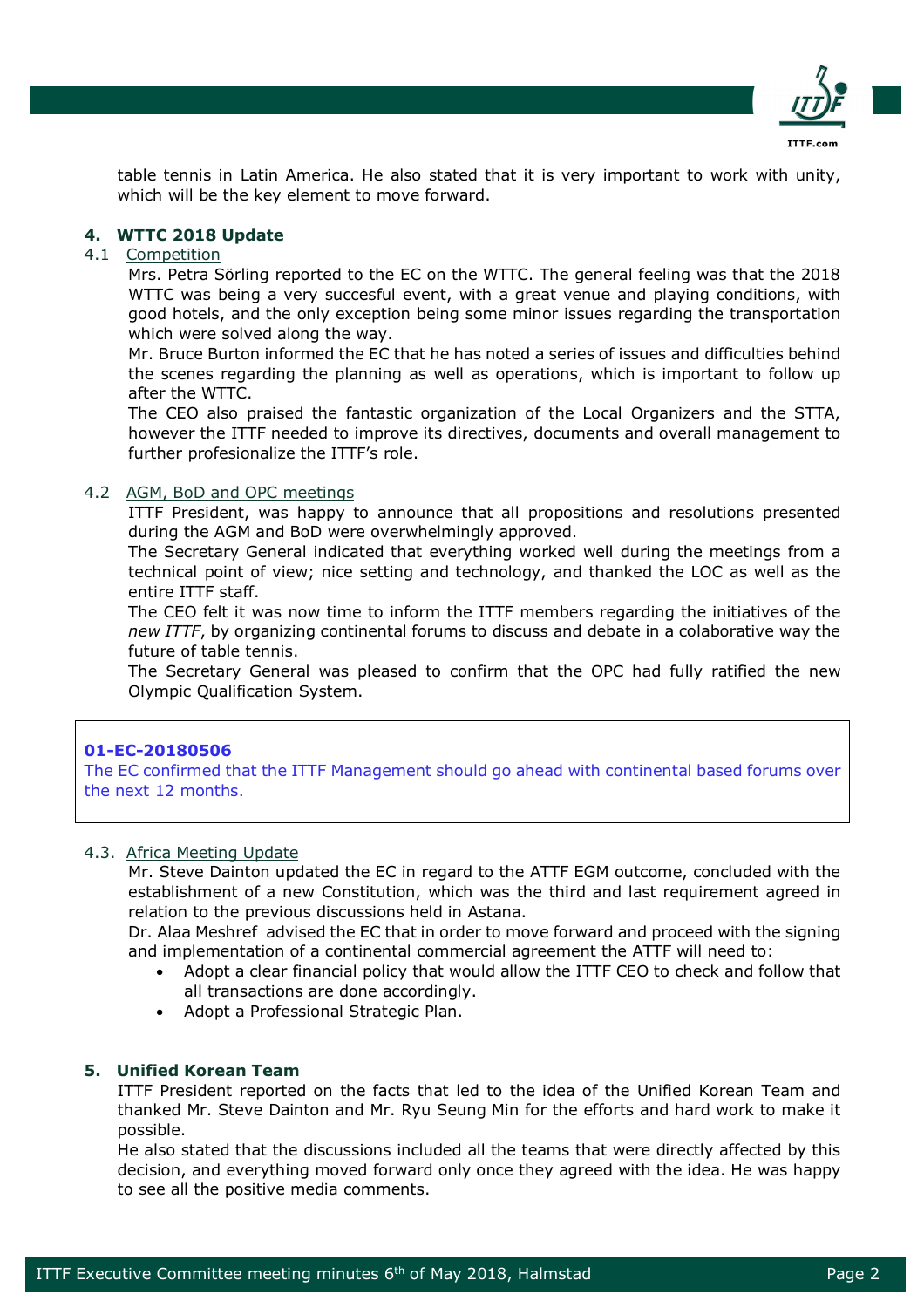

Mr. Ryu Seung Min wanted to thank all the members for the help and support for making this astonishing moment possible and expressed that it was an honor for him being part. He also wanted to mention that he hopes for further support to sustain this ongoing process of improving the North and South Korea relationship through table tennis.

Mr. Masahiro Maehara reported to the EC that, in response to this sudden request, the JTTA was grateful for the positive acceptance and that players contributed to the peace in sport through a unified team. He also highlighted that some of the technical implementation issues should have been prepared in a more professional way and hopes that ITTF will learn from this experience.

# **6. Nominations Committee Appointments**

The EC confirmed the new Nominations Committee members.

Mrs. Petra Sörling highlighted the lack of female representation and mentioned that it is very important to encourage female participation in all committees in the future terms more clearly.

The EC agreed to reconsider the process and criteria of selection for committee members is conducted.

## **02-EC-20180506**

The EC confirmed the 2018-2020 Nominations Committee composition: Chair: Wahid Oshodi (Nigeria), Deputy Chair: Abdulla Al-Mulla (Qatar), Members: Sandra Deaton (England), Andreas Georgiou (Cyprus), Lotfi Guerfel (Tunisia), David Jackson (Canada), Henry Reimberg (Chile) and Matthias Vatheuer (Germany).

## **7. Staff Update**

Mrs. Petra Sörling updated the EC on the new organizational and staff structure and specified that a more detailed departmental chart should be discussed in the next meeting, informing about all the positions and corresponding job descriptions.

Mrs. Sörling proposed to formalize Mr. Matt Pound's position as ITTF Marketing Director, as he was already acting with this mandate.

Dr. Alaa Meshref agreed with this action but also wanted to highlight the importance of hiring professional equipment staff in both administration and technical areas.

The EC fully supported this recommendation.

Mrs. Sörling also highlighted that the ITTF Management Team meetings are very positive in order to achieve the Strategic Plan. An ITTF Management Team meeting is to be organized soon after the 2018 WTTC.

After some questions regarding Staffing and Officials the EC decided that an elected official should not act also in the role of a position of staff on the Staff chart.

## **03-EC-20180506**

The EC decided that an elected official should not act also in the role of a position of staff on the Staff chart.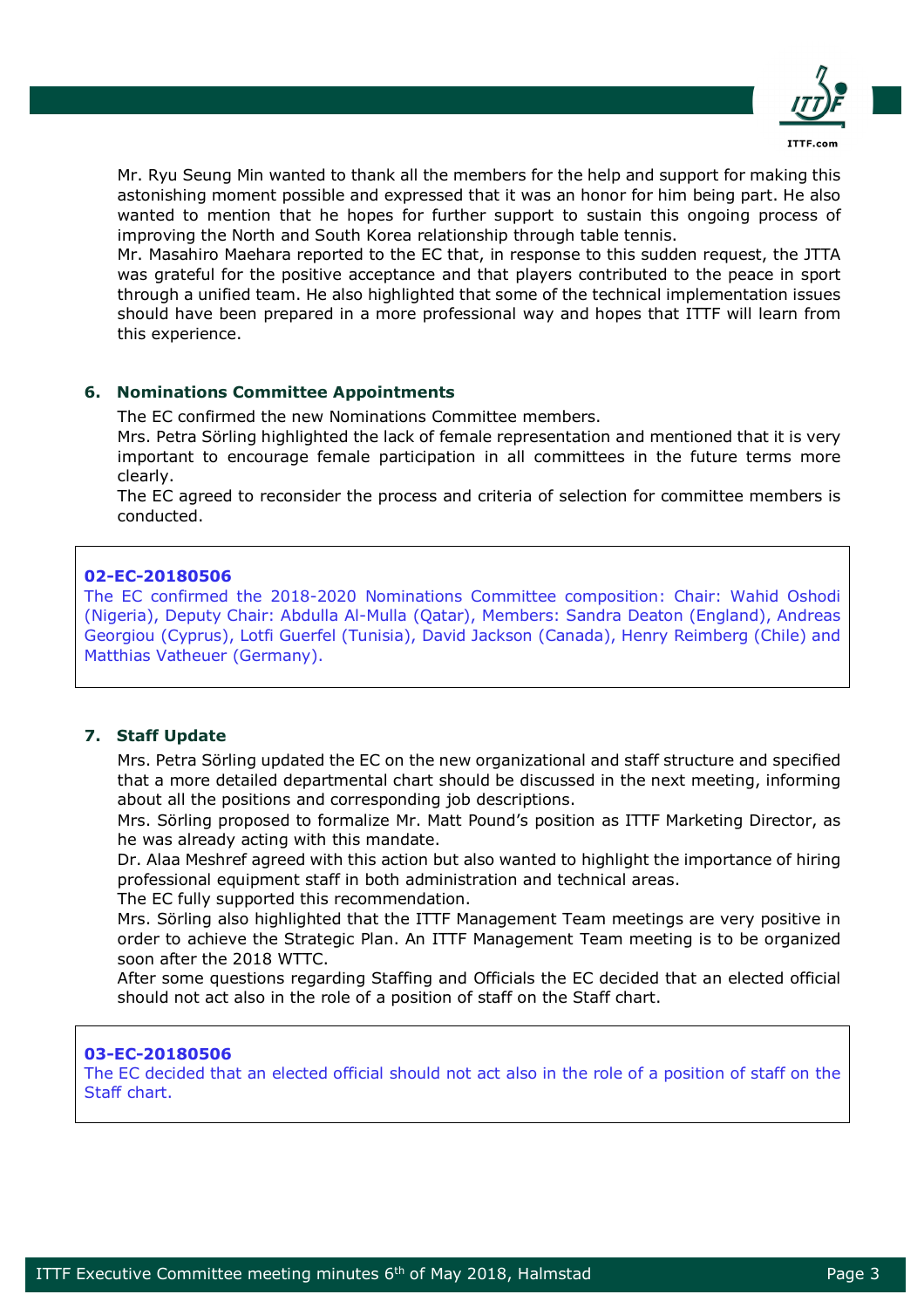

# **8. Meeting with the Honorary President**

The ITTF President, informed the EC that he initiated a meeting on 28th April between the Deputy President, the CEO, the Honorary President, Mr. Adham Sharara and himself. The goal was to move forward working together in a positive manner. It was agreed at the meeting that if both parties can find ways to start working together in a cooperative manner then all legal actions between ITTF, TMS and those responsible within both organizations would cease.

## **9. Athletes Commission Elections**

The President informed that as a result of the end of the four-year term, Mr. Vladimir Samsonov would step down from the position of the Athletes Commission Chair, not running for re-election. 5 new AC members were elected in Halmstad: Jean-Michel Saive (Belgium), Galia Dvorak (Spain), Marcos Madrid (Mexico), Wang Liqin (China and Zoran Primorac (Croatia).

During the AC meeting held on 5<sup>th</sup> of May in Halmstad, Mr. Ryu Seung Min was elected as the new Interim Chair to represent the athletes during the following meetings, until a new and complete AC will be formed after the World Para Table Tennis Championships (WPTTC).

## **10. Commercial Registration in Switzerland**

The ITTF EC decided to empower the ITTF President, Mr. Thomas Josef Weikert, Executive Vice-President of Finances, Mrs Petra Erika Gummesson Sorling and the ITTF Secretary General, Mr. Raul Calin Clemente, to sign all necessary documents on behalf of the ITTF to conclude the registration in the Chamber of Commerce.

# **11. High Performance and Development update**

Mr. Shi Zhihao highlighted that it is time for action to make things move forward.

Mrs. Polona Cehovin reported to the EC that the 2019 – 2020 Continental agreements of understanding, were presented to each of the continents with the new aim to align them closely with the strategic plan and good governance principles.

The EC congratulated Mrs. Polona Cehovin for the huge job and the big step forward in this area.

#### **12. Marketing update**

The CEO reported on the new sponsors as well as the renewed partnerships.

He mentioned that there were a lot of discussions and positive news, since having the rights back in the house and due to the growth of the team.

Mr. Dainton also informed that multi-years deals were signed with long time partner Liebherr, as well as with Uncle Pop for the Women World Cups.

AIA was signed as a new sponsor for the China Open, which might lead to a longer-term partnership in the future.

He also mentioned the ongoing discussions with TV Tokyo regarding the extension of the current contract.

#### **13. Membership update**

Dr. Alaa Meshref updated the EC on the Libya case. The EC recommended to send an official letter to the Libya NOC asking for confirmation and recognition of the eligibility of the members. Mr. Raul Calin to follow up on this and other membership issues.